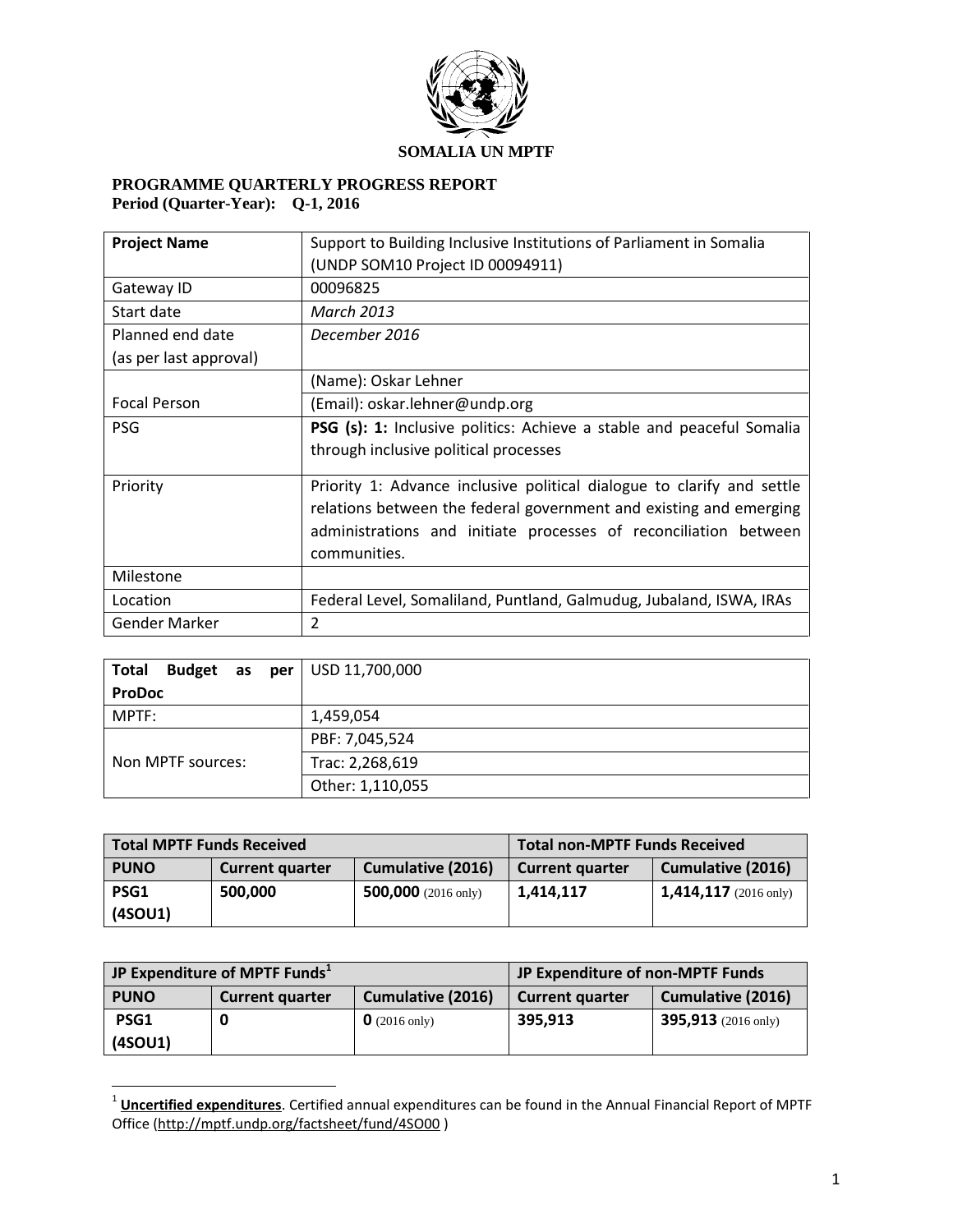

### **SITUATION UPDATE**

During the reporting period extensive consultation was undertaken with national counterparts and relevant donors on the development of an Annual Work Plan (AWP) for 2016.The strategy and priorities of the AWP are based on an understanding that the National Federal Parliament (NFP) and state assemblies are crucial to Somalia's political processes and are where consultations on future federal model are undertaken. This consultation also resulted in the development of workplans for all existing regional parliaments.

Other key considerations include support to NFP in completing its 4-year mandate and enabling a successful transition to its new mandate. The AWP 2016 was submitted to Project Board Meetings held with the NFP; however, the board recommended the postponement of the AWP's approval until funding issues were clarified. Despite financial uncertainties, the project remained committed to supporting Somali Parliaments.

The project delivered capacity building activities for the NFP, Somaliland, Galmudug and South West Parliaments benefitting 155 MPs and staff (M:129; W: 26) in areas of legislative drafting, outreach, rules of procedure, and principles of democracy and democratic society.

Emerging regional Parliaments are still in early stages of development. Therefore a roadmap should be developed that will outline future multi-annual support. To support this exercise, the project has initiated needs assessments of emerging parliaments which will contribute to the development of multi-year strategic plans. Basic trainings should be conducted for new MP's and staff similar to those that have been undertaken in other areas as mentioned above.

### **QUARTERLY PROGRESS REPORT RESULTS MATRIX**

### **OUTCOME STATEMENT**

**OUTCOME 1: NFP AND PARLIAMENTS OF SOMALILAND AND PUNTLAND CAPACITATED TO OPERATE AS INCLUSIVE, TRANSPARENT AND EFFECTIVE LAW-MAKING, OVERSIGHT AND REPRESENTATIVE BODIES CONTRIBUTING TO NATIONAL PEACEBUILDING AND NATION-BUILDING GOALS**

#### **OUTCOME INDICATORS**

#### **Outcome Indicator 1.1:**

Parliament passes legislation which contributes to peace-building and state-building agenda.

#### **Outcome Indicator 1.2:**

Functional committees in Parliament with capacitated MPs engaging with public and civil society on priority policy and legislation development.

#### **Outcome Indicator 1.3:**

Parliament inclusively, transparently and peacefully produces core legislation for the New Deal/Vision 2016 process.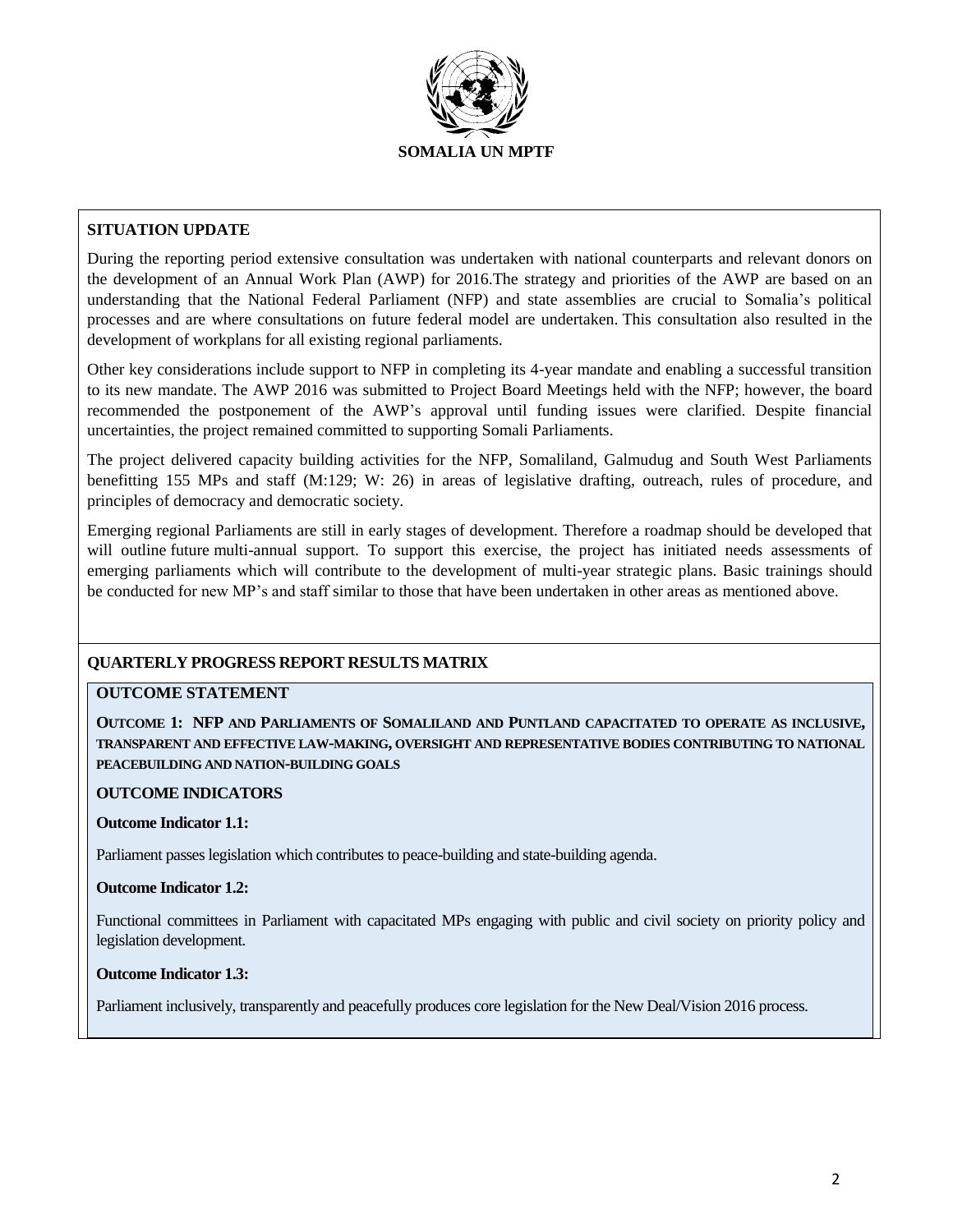

**Output 1:** NFP, Somaliland and Puntland supported to enact quality legislation and to maintain effective oversight of Executive.

|                                                                                                                                    |                                                                                                                                                                             | PROGRESS ON OUTPUT INDICATOR <sup>2</sup> |                   |  |  |
|------------------------------------------------------------------------------------------------------------------------------------|-----------------------------------------------------------------------------------------------------------------------------------------------------------------------------|-------------------------------------------|-------------------|--|--|
| <b>INDICATOR</b>                                                                                                                   | <b>TARGET</b>                                                                                                                                                               | <b>THIS QUARTER</b>                       | <b>CUMULATIVE</b> |  |  |
| Set of committees<br>established<br>by<br>Parliament<br>with<br>defined functions                                                  | Hardware of library set up by end of 1st semester                                                                                                                           | $\Omega$                                  | $\Omega$          |  |  |
|                                                                                                                                    | At least 3 trainings on legal drafting implemented<br>in Somaliland Parliament                                                                                              | $\overline{2}$                            | $\overline{2}$    |  |  |
|                                                                                                                                    | At least one online library subscription                                                                                                                                    | $\overline{0}$                            | $\overline{0}$    |  |  |
|                                                                                                                                    | One training on basic legislative research and<br>drafting delivered to MPs and committee staff                                                                             | $\overline{0}$                            | $\overline{0}$    |  |  |
|                                                                                                                                    | Work plan of GA developed and submitted to<br>Parliament Leadership by end of 1st semester                                                                                  | $\mathbf{1}$                              | $\mathbf{1}$      |  |  |
|                                                                                                                                    | Strategic plan of JA developed and submitted to<br>Parliament Leadership by end of 1st semester                                                                             | $\mathbf{0}$                              | $\overline{0}$    |  |  |
| Committees<br>able<br>provide<br>to                                                                                                | NFP Budget committee producing 1 reports with<br>recommendations for the Executive                                                                                          | $\overline{0}$                            | $\overline{0}$    |  |  |
| effective oversight<br>of laws and policy                                                                                          | Minimum<br>3 priority legislation<br>processes<br>supported in each Parliament                                                                                              | $\mathbf{0}$                              | $\overline{0}$    |  |  |
|                                                                                                                                    | Guidelines developed for drafting of gender<br>sensitive legislation, including identification of<br>discriminatory legislation from bills table in 7th<br>and 8th sessions | $\overline{0}$                            | $\overline{0}$    |  |  |
|                                                                                                                                    | 15 of MPs trained on key functions of committees<br>in parliament.                                                                                                          | $\overline{0}$                            | $\overline{0}$    |  |  |
|                                                                                                                                    | At least one training delivered to MP's and<br>committee and secretariat staff on Gender sensitive<br>legislative                                                           | $\overline{0}$                            | $\overline{0}$    |  |  |
| Parliament<br>effectively<br>engaged in budget<br>cycle,<br>incl.<br>undertaking<br>oversight of key<br>ministries<br>expenditures | At least 3 oversight missions conducted                                                                                                                                     | $\overline{0}$                            | $\overline{0}$    |  |  |
|                                                                                                                                    | At least 2 study missions and participation to<br>international/regional conferences facilitated and<br>implemented                                                         | $\overline{2}$                            | $\overline{2}$    |  |  |
| UNDP ONLY: sources of evidence (as per current QPR)                                                                                |                                                                                                                                                                             |                                           |                   |  |  |

 $\frac{2}{\pi}$ Fill in only the numbers or yes/no; no explanations to be given here.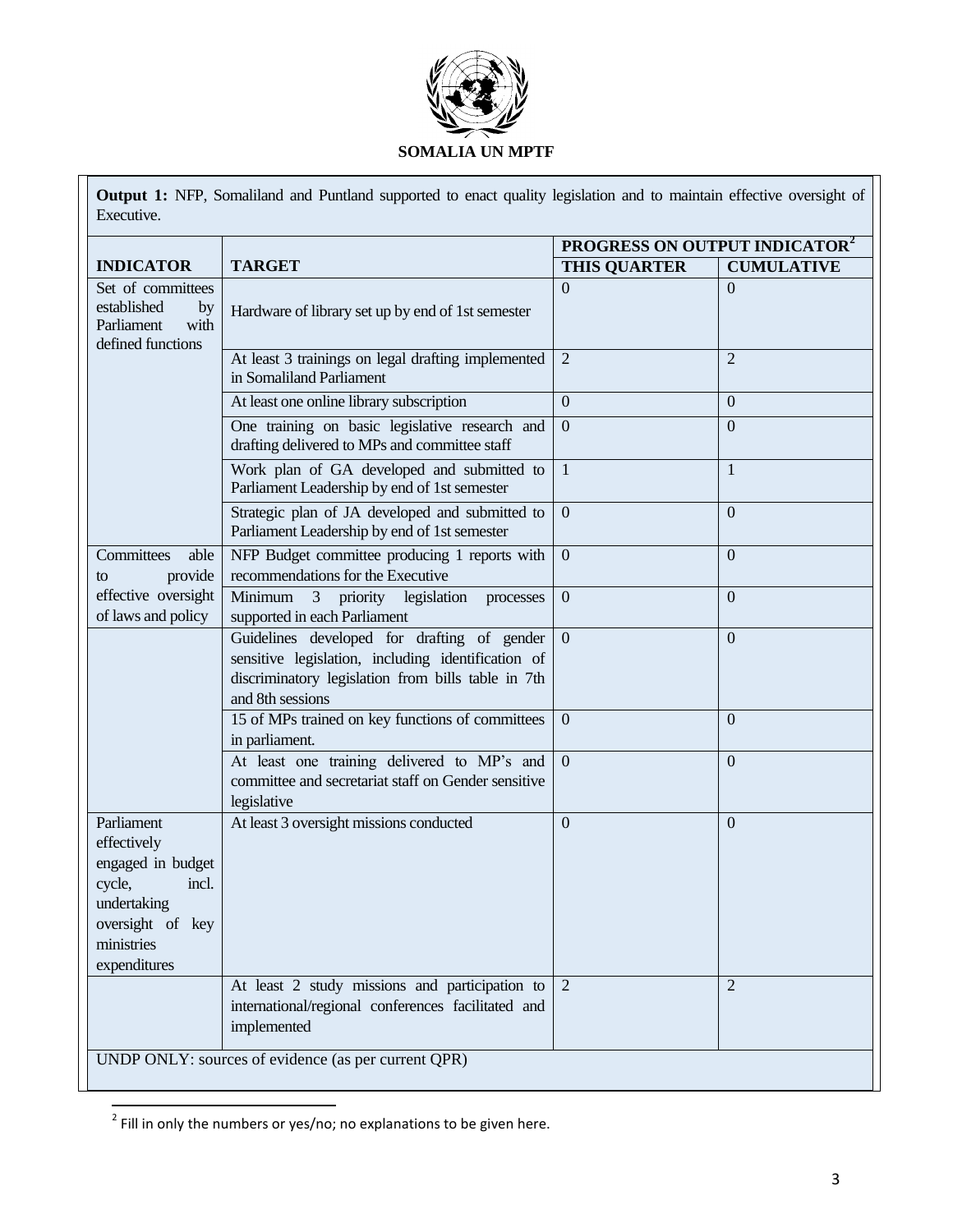

Sources of evidence for the above results are project staff monitoring BTORs, Training attendance sheets, training reports/curricula, monthly newsletters. Sources of evidence available upon request.

**Output 2:** NFP and Parliaments of Somaliland and Puntland established as an effective institution, with a functioning administration and infrastructure and leadership supported to discharge their constitutional mandates to fairly, inclusively and transparently manage the business of Parliament and lead the Parliamentary Administration.

| # of members of<br>Parliamentary                                  | 2 members of Parliamentary leadership supported<br>to develop agendas, order of business, etc.                                                                                                 | $\overline{0}$   | $\overline{0}$   |
|-------------------------------------------------------------------|------------------------------------------------------------------------------------------------------------------------------------------------------------------------------------------------|------------------|------------------|
| leadership<br>supported<br>to                                     | At least one inter-parliamentary mission conducted<br>between NFP and one emerging parliament                                                                                                  | $\mathbf{1}$     | $\mathbf{1}$     |
| manage<br>the<br>business<br>of<br>the<br>Chamber                 | Table of legislative agenda of the session<br>developed and approved by Parliament Leadership                                                                                                  | $\overline{0}$   | $\overline{0}$   |
| <b>Staff</b><br>capacity<br>increased<br>to<br>provide<br>support | Training provided to 20 members of staff of Office<br>of the Speaker, and Administration, Finance<br>and IT departments                                                                        | $\bf{0}$         | $\bf{0}$         |
| services to Office<br>of the Speaker &<br><b>MPs</b>              | At least one training provided for parliament staff<br>on Hansard and Guideline developed;                                                                                                     | $\mathbf{0}$     | $\boldsymbol{0}$ |
|                                                                   | TV studio of NFP completed by end of 2016-01-27                                                                                                                                                | $\mathbf{0}$     | $\boldsymbol{0}$ |
|                                                                   | At least 1 Trainings provided to staff of<br>departments on finance, admin, procurement<br>and/or new software                                                                                 | $\mathbf{0}$     | $\overline{0}$   |
|                                                                   | Parliamentary financial management systems in<br>place and working effectively(software functioning<br>by July 2016) or (at least one department adopted<br>software for its daily activities) | $\Omega$         | $\overline{0}$   |
|                                                                   | All procurement processes completed by end of<br>2016                                                                                                                                          | $\mathbf{0}$     | $\overline{0}$   |
|                                                                   | At least one training on gender empowerment<br>conducted                                                                                                                                       | $\boldsymbol{0}$ | $\overline{0}$   |
| Somaliland<br>NFP,<br>Puntland<br>and<br>Plans<br>Strategic       | Security protocol and guideline developed and<br>approved (can include proposal of plan for training<br>in this area)                                                                          | $\overline{0}$   | $\overline{0}$   |
| inclusively<br>developed<br>and                                   | Construction of security perimeter completed by<br>end 2016                                                                                                                                    | $\mathbf{0}$     | $\overline{0}$   |
| implementation<br>progressed                                      | Guideline for production and archive of Hansard<br>developed and approved by parliament;                                                                                                       | $\boldsymbol{0}$ | $\overline{0}$   |
|                                                                   | Hansard system fully functioning by end of 1st<br>semester 2016;                                                                                                                               | $\mathbf{0}$     | $\overline{0}$   |
|                                                                   | Draft of Strategic plan developed and submitted to<br>Guurti by May 2016                                                                                                                       | $\mathbf{0}$     | $\overline{0}$   |
|                                                                   | GA library established by end of 2016                                                                                                                                                          | $\mathbf{0}$     | $\overline{0}$   |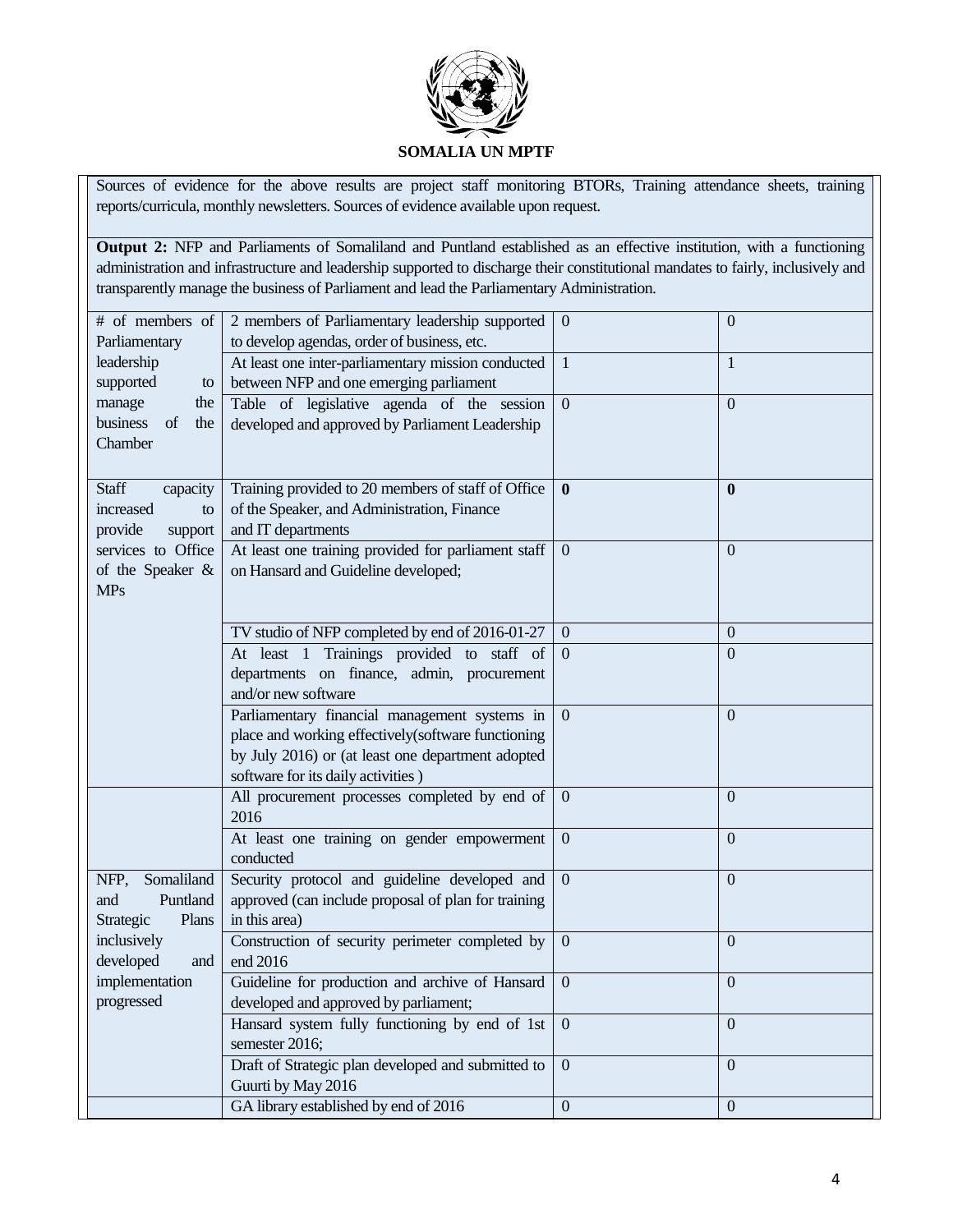

## **SOMALIA UN MPTF**

| Pre/Post<br>bv<br>assessment           | 100% of recommendations re high/significant risks  <br>implemented         | - 0      |          |
|----------------------------------------|----------------------------------------------------------------------------|----------|----------|
| contracted<br>company indicates        | 100% of assessment recommendations were fully<br>adopted in 2015.          | Complete | Complete |
| improvements<br><b>HACT</b><br>against | Survey conducted in at least 3 regions each quarter                        | $\theta$ |          |
| criteria                               | Capacity assessment in line with HACT completed<br>by end of 1st semester. | $\Omega$ |          |

UNDP ONLY: sources of evidence (as per current QPR)

Sources of evidence for the above results are project staff monitoring BTORs, monthly newsletters.

**Output 3**: MPs throughout the country are empowered to represent and remain accountable to the people and to provide leadership in a way that promotes national unity, including young people and women, participative & representative democracy and more effective contribution to political decision-making.

| Improved                                            | Communications and Outreach Plan developed for                  | $\overline{0}$   | $\overline{0}$ |  |  |
|-----------------------------------------------------|-----------------------------------------------------------------|------------------|----------------|--|--|
| understanding<br><sub>of</sub>                      | NFP to raise awareness with public                              |                  |                |  |  |
| key Public target                                   | 3 pilot Constituency Offices fully functioning by               | $\Omega$         | $\Omega$       |  |  |
| groups of the role                                  | end of 2016                                                     |                  |                |  |  |
| of Parliament and                                   | Minimum 1 study Tour attended by MPs                            | $\Omega$         | $\Omega$       |  |  |
| <b>MPs</b>                                          | One HR training delivered to MPs and staff of GA                | $\boldsymbol{0}$ | $\Omega$       |  |  |
|                                                     |                                                                 |                  |                |  |  |
| Parliaments                                         | At least one targeted outreach campaign for                     | $\theta$         | $\Omega$       |  |  |
| supported<br>to                                     | women or youth groups organized                                 |                  |                |  |  |
| develop<br>and                                      | Develop guideline for Women caucus activities                   | $\overline{0}$   | $\Omega$       |  |  |
| implement                                           | and gender related activities (guidelines for gender            |                  |                |  |  |
| communication                                       | sensitive legislation, Messaging, etc.)                         |                  |                |  |  |
| and<br>outreach                                     | Youth National Conference held by end of 2016                   | $\Omega$         | $\Omega$       |  |  |
| strategies with a                                   | Development of a strategic plan for Youth                       | $\mathbf{0}$     | $\Omega$       |  |  |
| particular focus on                                 | Parliament                                                      |                  |                |  |  |
| youth, women and                                    | At least 3 activities from communication strategy               | $\overline{0}$   | $\Omega$       |  |  |
| marginalized                                        | implemented                                                     |                  |                |  |  |
| groups                                              | Targeted outreach campaigns for women and                       | $\Omega$         | $\Omega$       |  |  |
|                                                     | youth groups organized (at least one per group)                 |                  |                |  |  |
|                                                     | At least 2 outreach missions conducted per quarter              | $\overline{0}$   | $\Omega$       |  |  |
|                                                     |                                                                 |                  |                |  |  |
|                                                     | Minimum<br>trainings<br>$\overline{2}$<br>outreach<br>and<br>on | $\mathbf{1}$     |                |  |  |
|                                                     | communication                                                   |                  |                |  |  |
|                                                     | One gender training                                             | $\overline{0}$   | $\Omega$       |  |  |
|                                                     | Website of GA/JA functioning by end of 2016                     | $\boldsymbol{0}$ | $\Omega$       |  |  |
| UNDP ONLY: sources of evidence (as per current QPR) |                                                                 |                  |                |  |  |

Sources of evidence for the above results are project staff monitoring BTORs, information posted on UNDP Somalia media, monthly newsletters.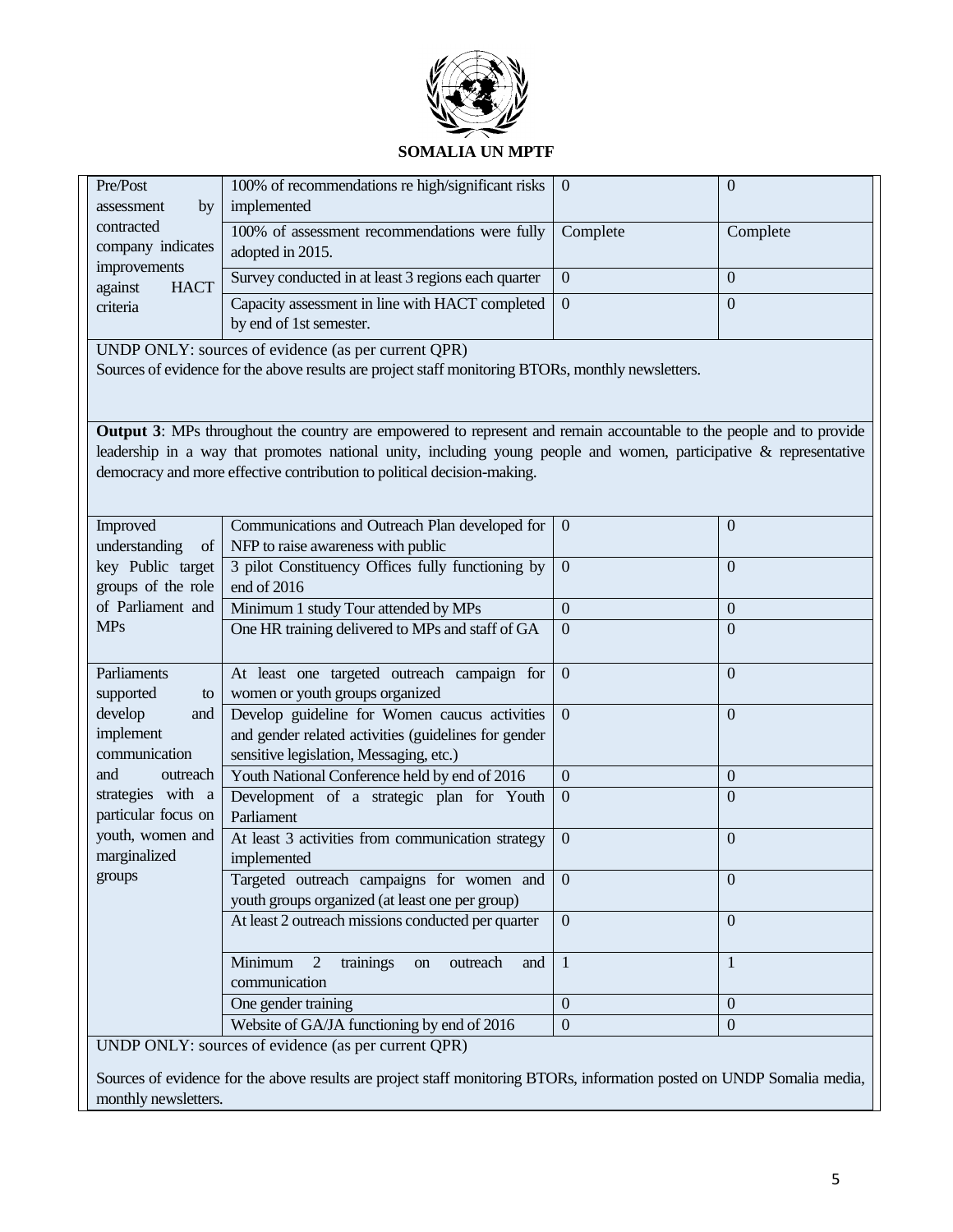

## **NARRATIVE**

Uncertainty related to funding has hampered the delivery of many of the project's planned activities for this quarter. Considering available resources, the narrative below provides details on priority activities implemented during this quarter,.

## *OUTPUT 1 (Strategic Plan Objectives): NFP and Parliaments of Somaliland and Puntland supported to enact quality legislation and to maintain effective oversight over the other branches of government according to the interests of all people and in support of peace-building and nation building***.**

The capacity of parliaments in Somalia, particularly of Somaliland and Galmudug, has been enhanced during this quarter with the delivery of 3 day workshops on legislative drafting. In Somaliland, 24 MPs (all men) of the House of Representatives and members of the House of Elders (Guurti) participated in the workshops. Topics covered contributed to the project's efforts of enhancing MPs' knowledge on fundamental principles and general background of legislation, principles and techniques in legislative drafting, current local legislative process, international standards and internationally recommended practices. A similar training was conducted for Galmudug state assembly committees and MPs **(**M:51; W:3). Third party monitoring undertaken by IBTCI showed that UNDP support was considered useful by all respondents.

1st Deputy Speaker and Secretary General of the NFP participated in an International Parliamentary Conference on Sustainability from 14-17 March 2016, in London. As a result, NFP leadership now has a better understanding of the critical role of parliamentarians in shaping and monitoring Sustainable Development Goals related to energy and sustainability, including executive performance oversight and expenditure for this area.

Members of the NFP Youth Caucus had the opportunity to engage with other parliaments and to develop a network with informed parliamentarians engaged with international development by participating in the Inter-Parliamentary Union Conference, held in Zambia from  $16-25$ <sup>th</sup> March.

Following their participation in a 3 day induction workshop on principles of democracy and democratic society, 30 (M:22; W:8) Southwest State House of Representatives are more knowledge of their mandates and role.,

## *OUTPUT 2 (Strategic Plan Objectives): NFP and Parliaments of Somaliland and Puntland established as an effective institution, with a functioning administration and infrastructure and leadership supported to discharge their constitutional mandates to fairly, inclusively and transparently manage the business of Parliament and lead the* **Parliamentary Administration**

Thirty nine (39) staff of NFP, including committee staff participated in Phase II of the training on Rules of Procedure (M:26; W:13). The final phase of the training will be completed in Q2 2016.

NFP has met the target on implementation of recommendations of the third party assessment of their systems and procedures resulting in positive impacts on the organizational and institutional capacities of the Parliament. During the reporting period a consultancy firm supported the completion of the ABRIMO recommendations in January 2016. The consultancy firm developed and produced a range of manuals and guidelines including HR policy and procedures, financial management and accounting, procurement management, recruitment selection policy, internal audit charter, internal controls policy and risk management guideline as well as inventory management guideline. The firm has conducted training for the heads of departments, sections and staff to help them start implementation of the policies, manuals and guidelines developed.

Communication between NFP, donors and implementing partners has been significantly improved with the provision of Video and Teleconferencing equipment. This will contribute to reduced travel costs and decrease in the exposure to security risks. Training was provided to the NFP's ICT staff on the new equipment.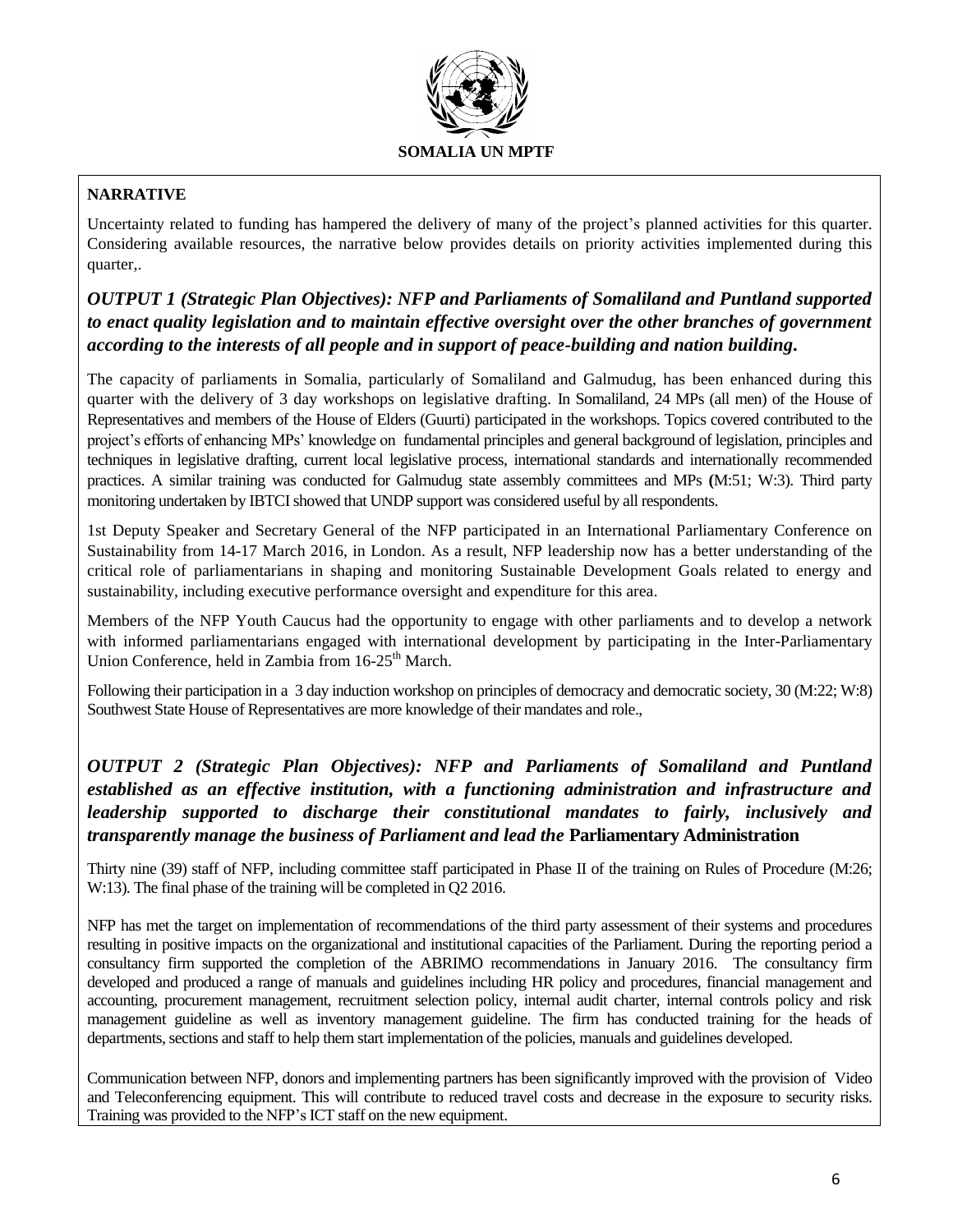

The construction of the Somaliland and Puntland Parliament'ssecurity perimeter walls are ongoing. Completion of the perimeter walls will enable MPs to fulfil their functions in a safer environment.

NFP remains committed to its continued cooperation with emerging Parliaments.

The NFP deployed 2 legal officers for one month to Galmudug Parliament to support the development and approval of the Parliamentary Agenda for its second session and the amendment of the Rules of Procedure, particularly pursuant changes in articles 12 and 81.

*OUTPUT 3 (Strategic Plan Objectives): MPs throughout the country are empowered to represent and remain accountable to the people and to provide leadership in a way that promotes national unity for Somalis, including young people and women, participative & representative democracy and more effective contribution to political decision-making.*

8 NFP Outreach Department Staff (M:6, W:2) received a 3 day public outreach training. The training addressed key principles, strategies, mechanisms and tools for public outreach and has enabled participants and MPs to mobilize and implement outreach activities.

An assessment mission was undertaken to the Somaliland parliament regional office in Awdal region. Amongst its findings, the mission identified the need to deliver further training to regional office staff to help them better serve as a link between MPs and the population. The objective of the visit was to meet staff and evaluate the overall situation of the regional office and outreach capacities in particular. The mission found that the regional office has established good working relations with regional administration and local district councilors. The outreach program includes two out of five universities and eleven secondary schools in the region. The office functions as a venue for discussions with committees and MPs that visit Awdal region.

### **Other Key Achievements**

- Needs assessments of emerging parliaments have commenced. Its findings and recommendations should be completed in second quarter.
- Development of Templates for Outreach Missions of MP's for NFP, SL, and PL. Templates include pre-mission action plans and report template. NFP has approved the templates which should be used in the future missions.
- NFP representative participated as an observer in the mission for needs assessment in SW.

### **Challenges (incl. Delays or Deviations) and Lessons Learnt:**

The delay in the approval of the AWP 2016 due to funding uncertainties has been a challenge in implementing activities during the reporting period. This prevented the development of Letter of Agreements with counterparts for the current year. However, the project and its counterparts remain committed to implementation and have prioritized capacity building activities delivered by the project's internal expertise.

Security and operational conditions in Somalia continue to hamper the project's activities both at national and regional level, particularly in emerging states where UN presence is still limited. Challenges included limited options for secure venues, difficulty in accessibility for both counterparts and project staff, and visa processes for MP's to attend international conferences.

### **Peacebuilding impact**

N/A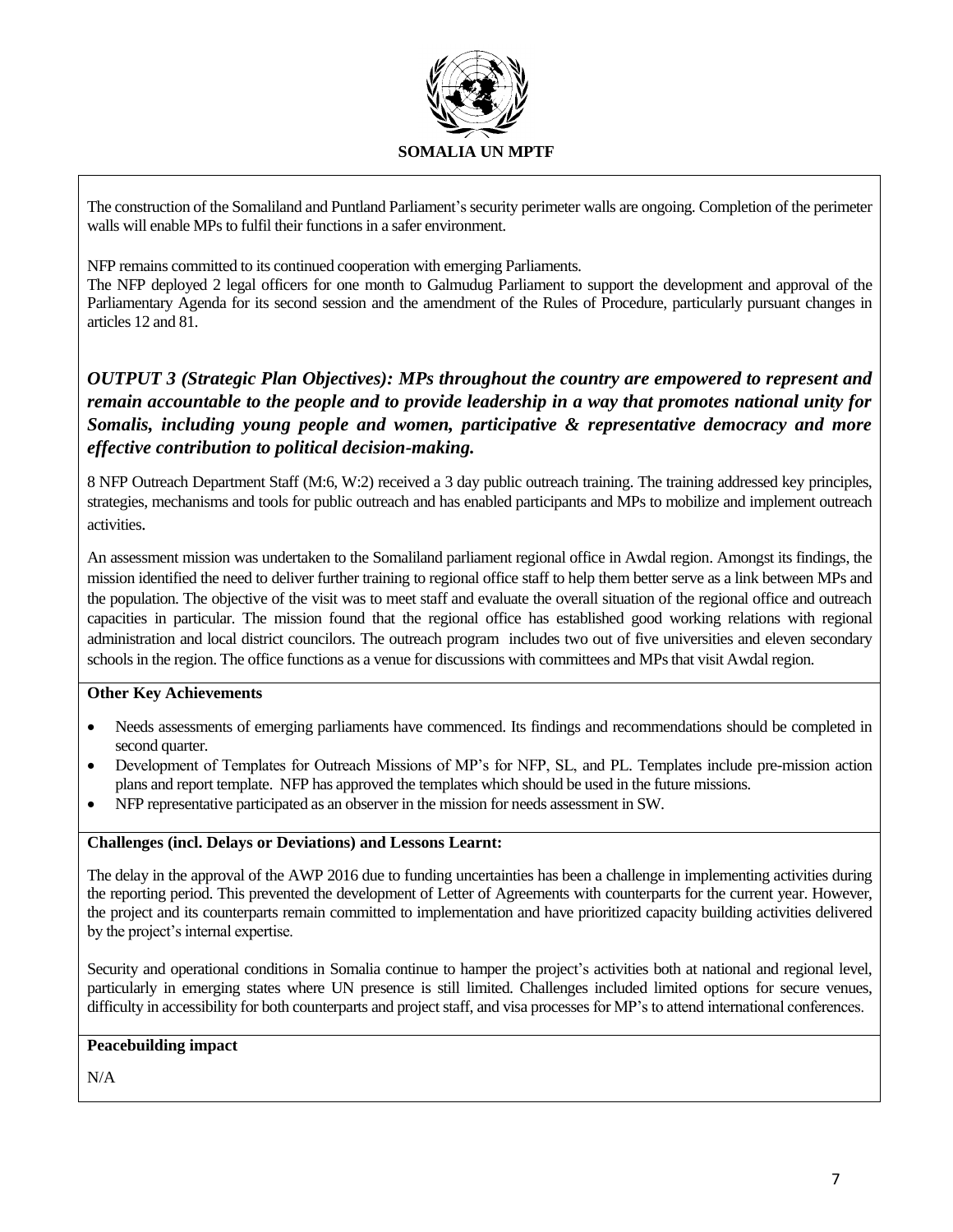

### **Looking ahead**

With the upcoming electoral process of 2016 and the foreseen transition between mandates of Parliament, the project is working with the NFP on handover in areas such as House Records, Handover of Committees, as well as anticipation of the new parliamentary session and induction of the new MP's.

The results of the needs assessment conducted for the emerging Parliaments will provide findings and recommendations for the anticipated development of the Parliaments' multi-annual strategic plans, as well as the development of more tailored technical assistance.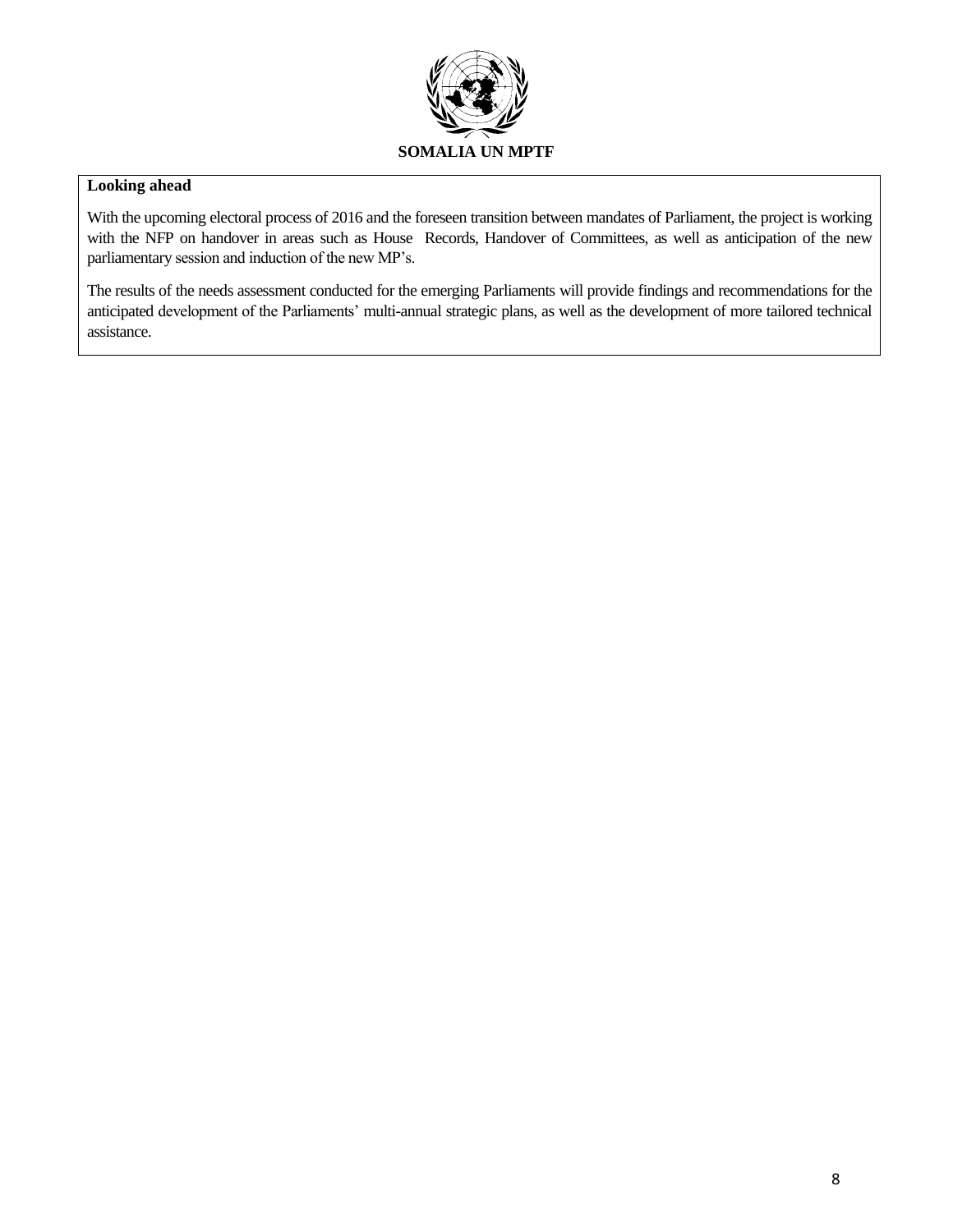

## **ANNEX 1. RISK MANAGEMENT**

This section can be used to update or use the risk logs developed during the project development stage and provide any mitigation measures being undertaken by the project.

| Type of Risk <sup>3</sup>     | <b>Description of Risk</b>                                                                        | <b>Mitigating Measures</b>                                                                                                                                                                                                                                                                                                                                                                |
|-------------------------------|---------------------------------------------------------------------------------------------------|-------------------------------------------------------------------------------------------------------------------------------------------------------------------------------------------------------------------------------------------------------------------------------------------------------------------------------------------------------------------------------------------|
| Environmental<br>Security     | Outbreak of violence or serious deterioration of the security environment<br>in Somalia.          | Programme team (in close cooperation with UN MISSION and UNCT)<br>adjusts programme activities to changes in the security situation. Use of a<br>more regionally balanced strategy, which focuses on more equal support<br>to all legislatures of Somalia.                                                                                                                                |
| Environmental<br>Security     | Terrorist activities force UN / UNDP to significantly reduce its activities                       | UNDP has reduced movement of staff between MIA and UNCC, and<br>reallocated Programme/Operation staff to MIA. As a result of this<br>operational challenge, project has sought alternative venues to conduct the<br>trainings.                                                                                                                                                            |
|                               |                                                                                                   | Also mitigation measures taken by UN in Mogadishu and Garowe, such<br>as flexible work arrangements for national staff.                                                                                                                                                                                                                                                                   |
| Operational<br>Organizational | Significant shortfall in resource mobilization from bilateral partners                            | Funding gap for implementation of the project activities for 2016.<br>Uncertainty of funding has hampered the approval of the AWP 2016. The<br>project and counterparts are working in close cooperation for resource<br>mobilization and provision of information to donors on strategy and<br>priorities for 2016.                                                                      |
| Operational<br>Organizational | Insufficient involvement of key stakeholders in defining and steering<br>programme implementation | Open, consultative programme planning and development approach; close<br>coordination with key counterparts in each region including project board<br>meetings and endorsements of AWP by Governments counterparts;<br>inclusion of senior stakeholder representatives on Programme Board. Risk<br>Mitigation plans for implementation of LoAs developed and agreed with<br>counterparts. |
| Environmental                 | Serious deterioration in relations between UNDP Somalia and the NFP or                            | Maintenance of respectful, collaborative approach and transparency;                                                                                                                                                                                                                                                                                                                       |

<sup>3</sup> Environmental; Financial; Operational; Organizational; Political; Regulatory; Security; Strategic; Other.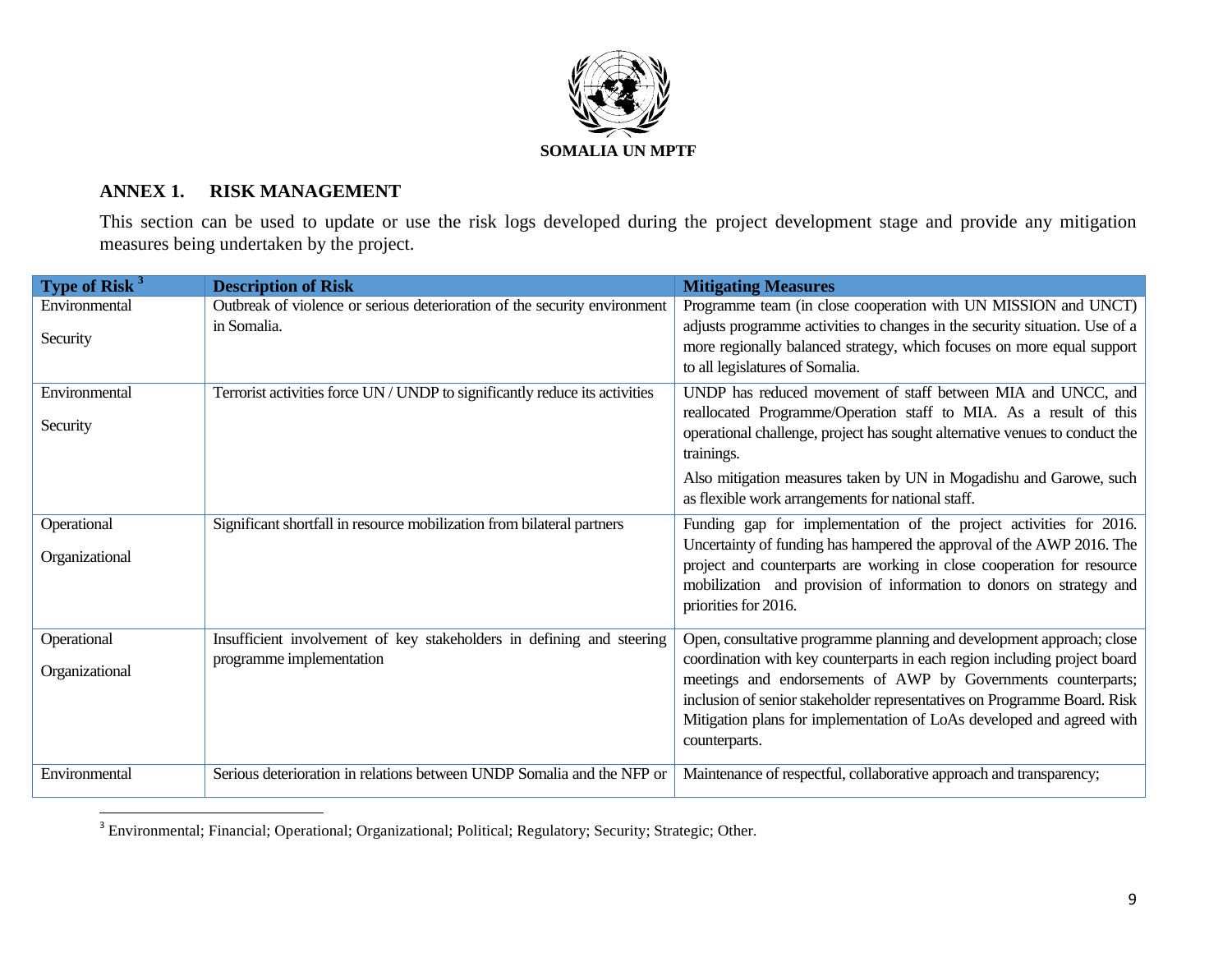

| Political                       | Government                                                                                                                                       |                                                                                                                                                                                                                                                                                                                    |
|---------------------------------|--------------------------------------------------------------------------------------------------------------------------------------------------|--------------------------------------------------------------------------------------------------------------------------------------------------------------------------------------------------------------------------------------------------------------------------------------------------------------------|
| Operational<br>Organizational   | Low absorption capacity among counter-parts – slower process of<br>capacity building than expected aligned with ongoing high expectations        | Regular revisions of implementation progress and aligning expecting<br>timing to current condition of staff and infrastructure within the institution.<br>Conduct assessment of parliaments' administrative capacity; include<br>capacity development and risk mitigation measures                                 |
| Environmental<br>Political      | Political conflicts between key state institutions or within the parliament<br>hamper the parliament's ability to function as a legislative body | UNSOM / international community to conduct conflict mediation                                                                                                                                                                                                                                                      |
| Environmental<br>Political      | Predominant male members of parliament fail to adopt gender-sensitive<br>legislation                                                             | Project includes activities which should familiarize MPs with regard to<br>gender-sensitive legislation and gender-sensitive budgeting. Project<br>promotes activities to increase number of female MPs and empowerment<br>of current female MPs.                                                                  |
| Environmental<br>Organizational | Trained parliamentary staff leave institution for better paid positions                                                                          | Apart from training staff the project focuses on institution building incl.<br>organizational reform, preparation of guidelines and SoPs, which shall<br>make the parliaments resilient to staff turn-over                                                                                                         |
| Political                       | National Electoral process in 2016 and transition between mandates of<br>Parliament                                                              | Project supporting the planning of the handover and transition between<br>Parliaments.                                                                                                                                                                                                                             |
| Political                       | Upcoming elections in SL may lead to large turnover of MPs and loss of<br>built capacity                                                         | The Somaliland House of Elders-an unelected legislative body-<br>postponed the presidential and parliamentary elections until April, 2017.<br>Seventy-two of the eighty-two member legislature voted to approve the<br>presidential and House of Representatives terms of extension to one year<br>and ten months. |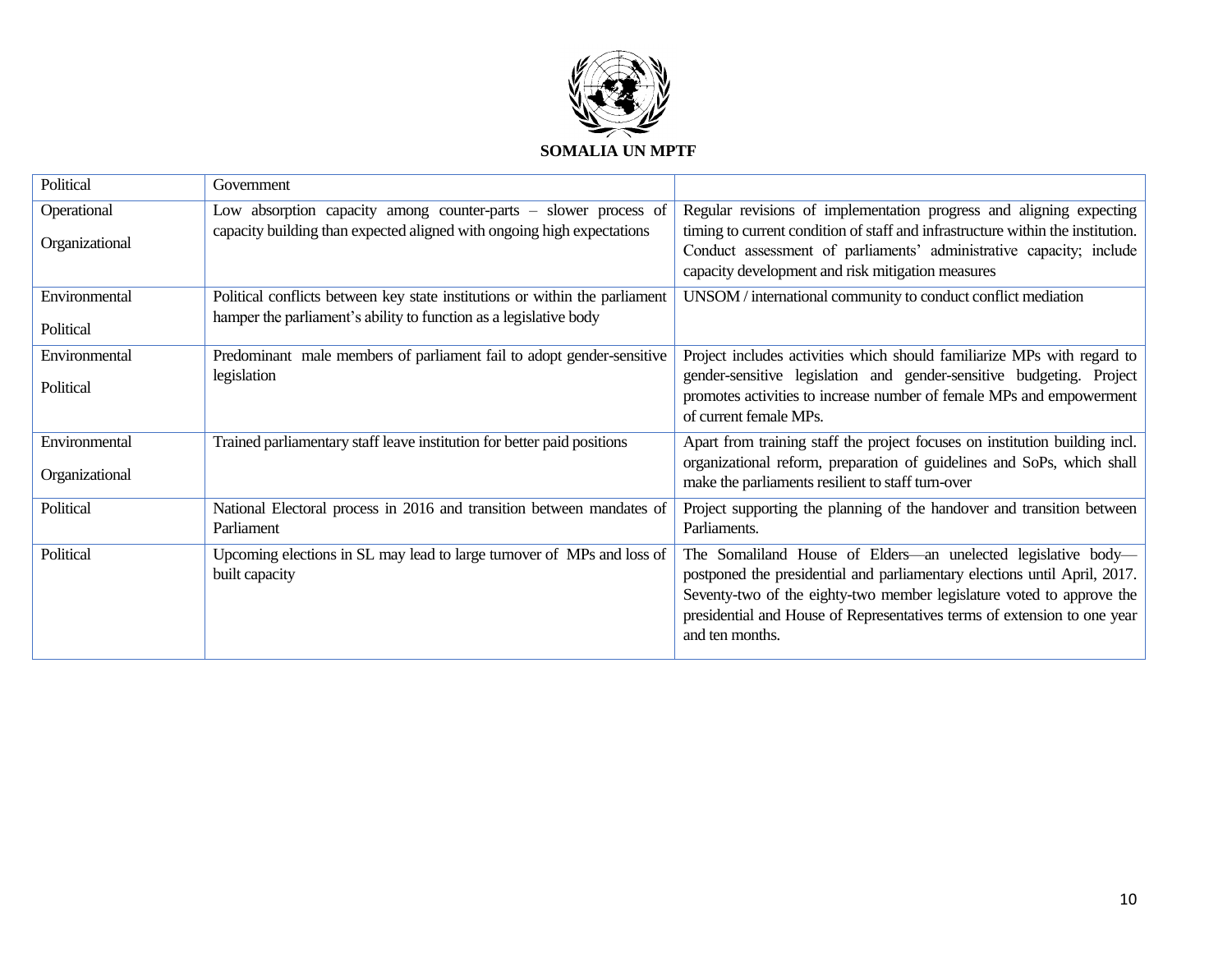

## **ANNEX 2. MONITORING AND OVERSIGHT ACTIVITIES**

| <b>Monitoring Activity</b>   |       |          | <b>Date</b>              |          | <b>Description &amp; Comments</b>                                                                                                                                                                                                                                                                                                                                                                                                | <b>Key Findings / Recommendations</b>                                                                                                                                                                                                                                                                                                                                                                                                                                                                                                                     |
|------------------------------|-------|----------|--------------------------|----------|----------------------------------------------------------------------------------------------------------------------------------------------------------------------------------------------------------------------------------------------------------------------------------------------------------------------------------------------------------------------------------------------------------------------------------|-----------------------------------------------------------------------------------------------------------------------------------------------------------------------------------------------------------------------------------------------------------------------------------------------------------------------------------------------------------------------------------------------------------------------------------------------------------------------------------------------------------------------------------------------------------|
| Project<br>Mogadishu         | Board | Meeting- | 11/02/2016               |          | This project board meeting took place in Mogadishu and<br>participated by National Federal Parliament of Somalia,<br>UNDP and donors. The purpose of the meeting was to<br>discuss on activities and achievements of 2015, and<br>approval of 2016 AWP.                                                                                                                                                                          | . The board members noted the need and importance to<br>conduct a mid-term evaluation in order to better identify and<br>evaluate what so far has been done or achieved and come up<br>with recommendations for follow up project continuity.<br>. Donors reinforced the need to better explain the priorities<br>of intervention of the project for 2016 and it was agreed that<br>NFP and UNDP were to submit a strategic concept.<br>. The members noted the need for further discussion on<br>prioritization and funding of the project AWP for 2016. |
|                              |       |          |                          |          |                                                                                                                                                                                                                                                                                                                                                                                                                                  | The project to have a PBM in March, 2016 with donors for<br>estimated approval of 2016 AWPs.                                                                                                                                                                                                                                                                                                                                                                                                                                                              |
| Project<br>Somaliland        | Board | Meeting- | 7th<br>2016              | February | This project board meeting took place in Hargeisa and<br>participated by Somaliland House of Representatives and<br>UNDP, and delegation from donor community. The<br>purpose of the meeting was:<br>. To receive and provide inputs to improve the<br>implementation of the project<br>. Past achievements and current work plan for 2015<br>. To compile the suggestions and recommendations from<br>the project board meeting | The members of the board noted with satisfaction the level<br>of the project delivery and the overall success for fully<br>implementation of 2015 AWP as most targets in 2015 were<br>reached.<br>The members acknowledged the coordination and the<br>working relations between the project and House of<br>Representatives                                                                                                                                                                                                                              |
| Project Board Meeting-Garowe |       |          | 10 <sub>th</sub><br>2016 | February | This project board meeting held in Garowe and partook by<br>Puntland House of Representatives and UNDP. The aim of<br>the meeting was to discuss on:<br>. Past achievements of 2015 and current work plan for 2016<br>. To provide strategic guidance to the project and make<br>necessary recommendations<br>. To compile the suggestions and recommendations from<br>the project board meeting                                 | . UNDP uses direct implementation modality in Puntland.<br>All funds must be implemented according to UNDP rules.<br>The project can only implement funds in the amount<br>provided by donors. This year the project is underfunded<br>. All procurements to be conducted by the HoR using<br>UNDP/LoA funds must be monitored by UNDP staff.<br>. UNDP advised that Puntland Parliament to invite project                                                                                                                                                |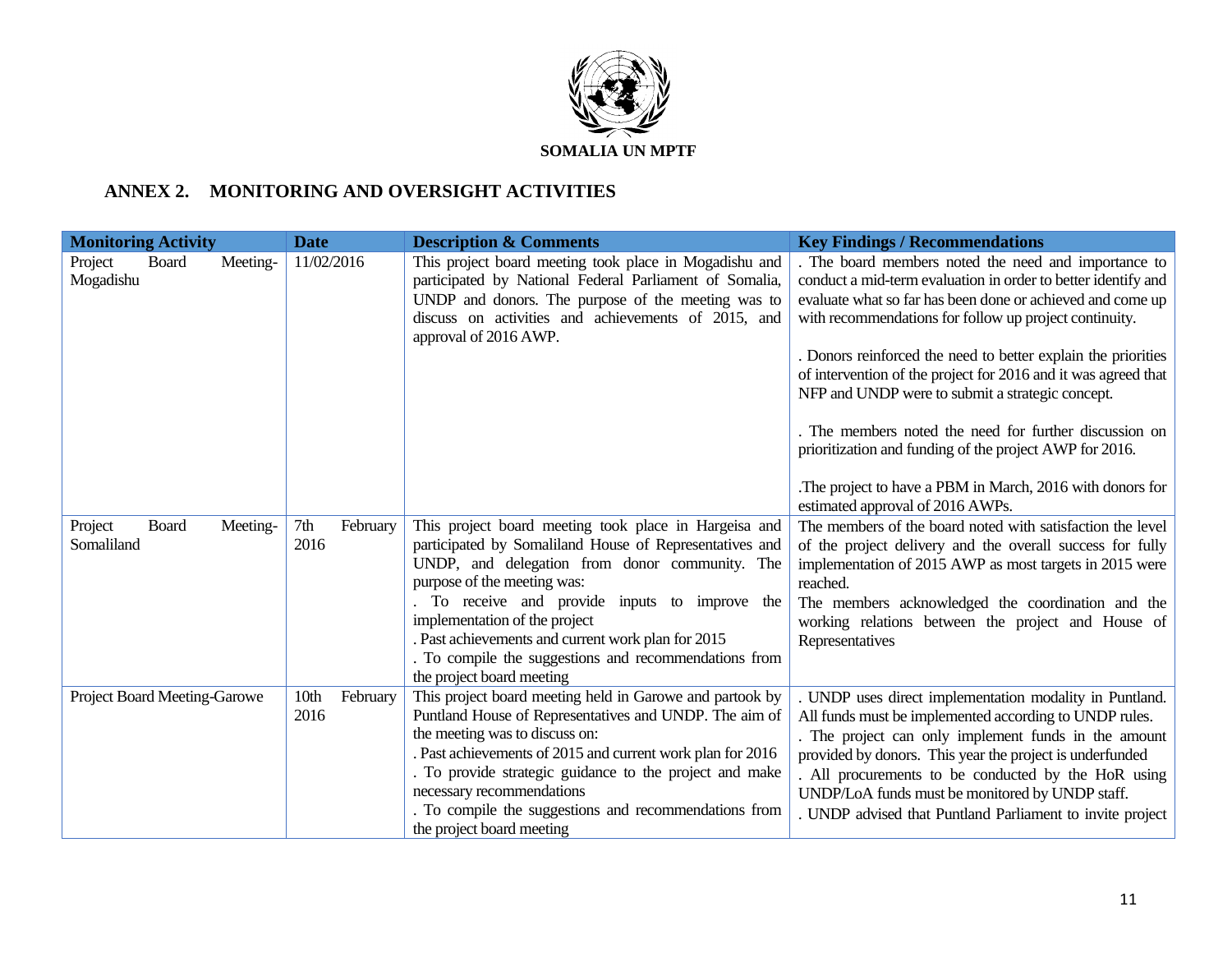

|            |               |               |                                                                | staff to attend the bid opening evaluation ceremonies and       |
|------------|---------------|---------------|----------------------------------------------------------------|-----------------------------------------------------------------|
|            |               |               |                                                                | technical evaluation processes.                                 |
| Outreach   | Visit-Borama, | February 2016 | The objective of the visit was to find out what services these | The Somaliland HoR regional office has established an           |
| Somaliland |               |               | offices are practically providing and to identify areas which  | outreach program with two out of the five universities and      |
|            |               |               | could be improved in the future and the conditions required    | 11 secondary schools in the region.                             |
|            |               |               | for such to happen.                                            |                                                                 |
|            |               |               |                                                                | The office functions as a venue for discussions when            |
|            |               |               |                                                                | parliamentary committees and MPs                                |
|            |               |               |                                                                |                                                                 |
|            |               |               |                                                                | Staff indicated that they need more training in order to better |
|            |               |               |                                                                | serve as a link between MPs and population.                     |
|            |               |               |                                                                |                                                                 |
|            |               |               |                                                                | There is need for the HoR to maintain regional                  |
|            |               |               |                                                                | parliamentary offices that are accessible to all constituents,  |
|            |               |               |                                                                | regardless of party affiliation, since the offices are channels |
|            |               |               |                                                                | for the public to participate and to serve as two-way           |
|            |               |               |                                                                | communication mechanism.                                        |